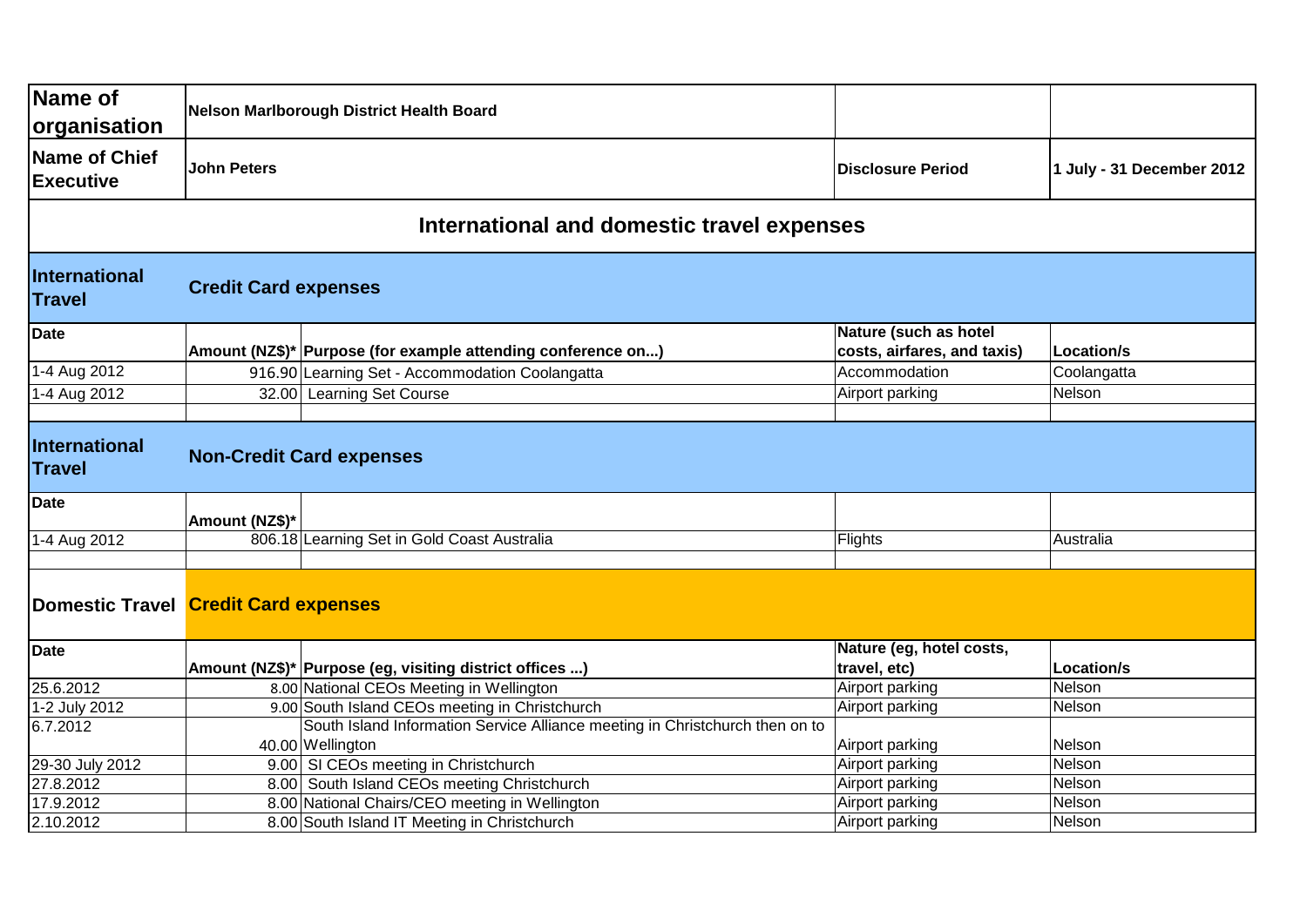| 16.10.2012                                            |                | 8.00 National CEOs meeting in Wellington                                  | Airport parking           | Nelson                  |
|-------------------------------------------------------|----------------|---------------------------------------------------------------------------|---------------------------|-------------------------|
| 29.10.2012                                            |                | 8.00 South Island CEOs meeting in Christchurch                            | Airport parking           | Nelson                  |
| 3.12.2012                                             |                | 8.00 National CEOs meeting in Wellington<br>Airport parking               |                           | Nelson                  |
|                                                       |                |                                                                           |                           |                         |
| <b>Domestic Travel</b>                                |                | non-Credit Card expenses                                                  |                           |                         |
| <b>Date</b>                                           | Amount (NZ\$)* |                                                                           |                           |                         |
| 1-2/7/12                                              |                | 452.48 South Island CEOs meeting in Christchurch including accommodation  | Flights and accommodation | Christchurch            |
| $5 - 6/7/12$                                          |                | 385.00 South Island Information System Alliance meeting in Christchurch   | Flights and accommodation | Christchurch/Wellington |
| 11/07/2012                                            |                | 279.98 Regional Planning and Resourcing Workshop - South Island Alliance  | Flights only              | Wellington              |
| 29-30/7/12                                            |                | 532.28 South Island CEOs meeting in Christchurch including accommodation  | Flights and accommodation | Christchurch            |
| 9/08/2012                                             |                | 130.00 Churchill Trust Meeting                                            | Accommodation             | Blenheim                |
| 27/08/2012                                            |                | 359.78 South Island CEOs meeting in Christchurch                          | Flights                   | Christchurch            |
| 13/09/2012                                            |                | Capital Investment Committee Meeting in Timaru then to Blenheim Churchill |                           |                         |
|                                                       | 537.38 Trust   |                                                                           | Flights and accommodation | Christchurch/Blenheim   |
| 17/09/2012                                            |                | 292.59 National CEOs meeting                                              | <b>Flights</b>            | Wellington              |
| 26/09/2012                                            |                | 135.00 Blessing of new Integrated Family Health Centre in Golden Bay      | Accommodation             | Takaka                  |
| 2/10/2012                                             |                | 200.19 South Island CEOs meeting                                          | Flights                   | Christchurch            |
| 16/10/2012                                            |                | 320.41 National CEOs meeting                                              | Flights                   | Wellington              |
| 29/10/2012                                            |                | 341.60 South Island CEOs meeting                                          | Flights                   | Christchurch            |
| 3/12/2012                                             |                | 334.58 National CEOs meeting                                              | Flights                   | Wellington              |
| 13/12/2012                                            |                | 135.00 Churchill Trust Meeting                                            | Accommodation             | Blenheim                |
|                                                       |                |                                                                           |                           |                         |
| <b>Total travel</b><br>expenses<br>for the six months | 6305.35        |                                                                           |                           |                         |
|                                                       |                |                                                                           |                           |                         |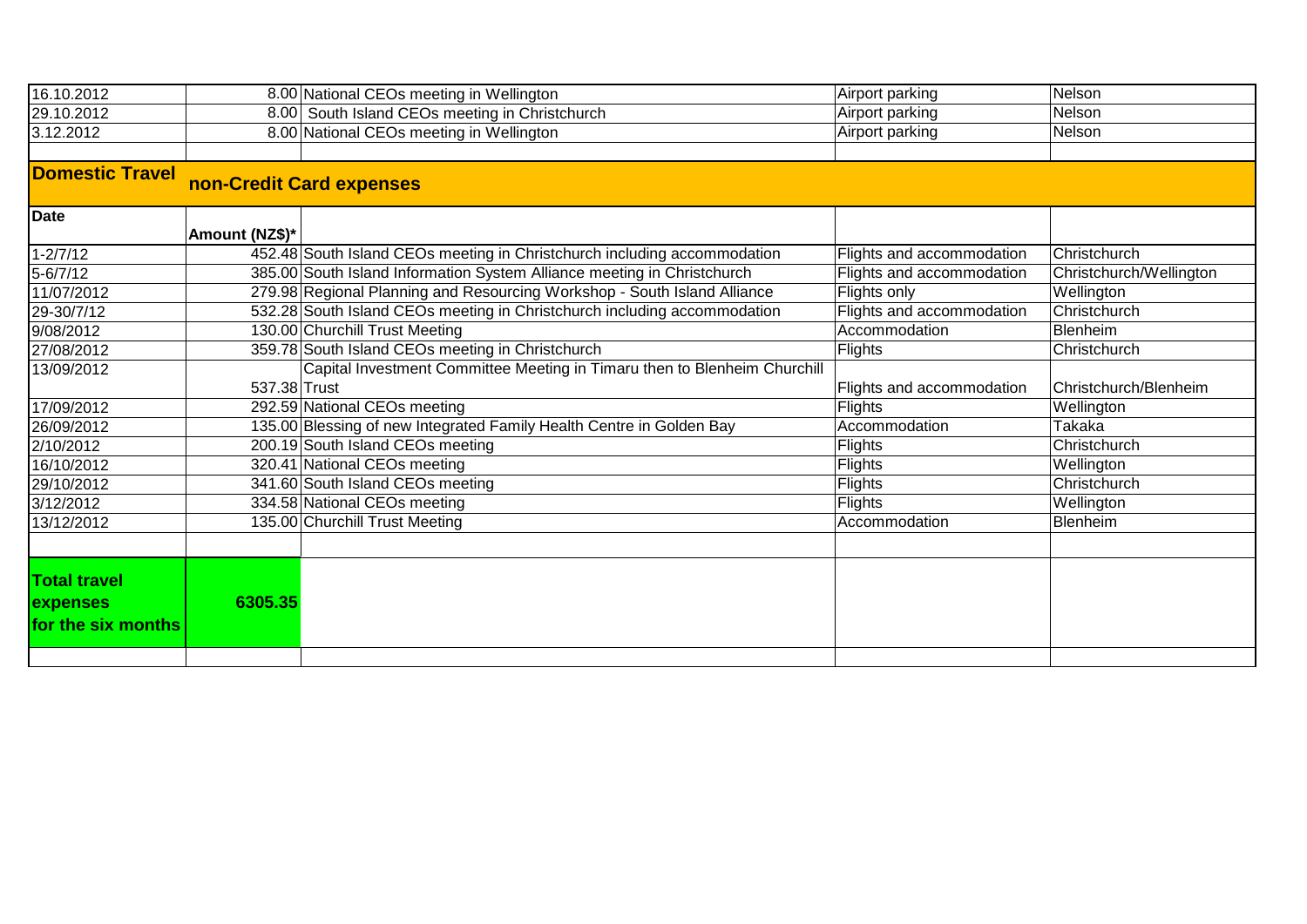| Name of<br>organisation                                                    | Nelson Marlborough District Health Board |                                                                                                                                                                                                                                                              |                                                                              |                                                                                                          |
|----------------------------------------------------------------------------|------------------------------------------|--------------------------------------------------------------------------------------------------------------------------------------------------------------------------------------------------------------------------------------------------------------|------------------------------------------------------------------------------|----------------------------------------------------------------------------------------------------------|
| <b>Name of Chief</b><br><b>Executive</b>                                   | <b>John Peters</b>                       | 1/07/2012-31/12/2012                                                                                                                                                                                                                                         |                                                                              |                                                                                                          |
|                                                                            |                                          | <b>Hospitality provided</b>                                                                                                                                                                                                                                  |                                                                              |                                                                                                          |
| <b>Hospitality</b><br>provided                                             | <b>Credit Card expenses</b>              |                                                                                                                                                                                                                                                              |                                                                              |                                                                                                          |
|                                                                            | <b>Amount</b>                            |                                                                                                                                                                                                                                                              |                                                                              |                                                                                                          |
| <b>Date</b>                                                                | $(NZ$)^*$                                | Purpose (eg, hosting delegation from )                                                                                                                                                                                                                       | <b>Nature</b>                                                                | <b>Location/s</b>                                                                                        |
| 6.7.2012<br>10.8.2012<br>1-3 Aug 2012<br>1.8.2012<br>2.8.2012              |                                          | 43.60 Mtg with SI SLA Member<br>19.50 Morning meeting CE/Chair Havelock<br>35.72 Learning Set<br>35.08 Learning Set<br>40.10 Learning Set                                                                                                                    | Meal<br>Refreshment<br>Dinner<br>Lunch<br>Lunch                              | ChCh<br>Havelock<br><b>Bilinga</b><br><b>Kirra Queensland</b><br>Lunch                                   |
| 3.8.2012<br>3.8.2012<br>2.8.2012<br>1-3 Aug 2012<br>27.9.2012<br>4.10.2012 |                                          | 28.21 Learning Set<br>37.54 Learning Set<br>52.49 Learning Set<br>37.48 Reimbursement - Learning Set meals and taxis<br>24.00 Dawn Blessing in Golden Bay followed by Grey Power Meeting in BLH<br>294.70 Farewell to Executive Leadership Teams (3) members | <b>Breakfast</b><br>Lunch<br><b>Dinner</b><br>Meals/Taxis<br>Lunch<br>Dinner | <b>Bilinga</b><br>Coolangatta<br>Coolangatta<br><b>Gold Coast Australia</b><br><b>Blenheim</b><br>Nelson |
| <b>Hospitality</b>                                                         |                                          | <b>Non-Credit Card expenses</b>                                                                                                                                                                                                                              |                                                                              |                                                                                                          |
| <b>Date</b>                                                                | <b>Amount</b><br>$(NZ$)*$                |                                                                                                                                                                                                                                                              |                                                                              |                                                                                                          |
| Nil                                                                        | 0.00                                     |                                                                                                                                                                                                                                                              |                                                                              |                                                                                                          |
| <b>Total hospitality</b><br>expenses<br>for the six months                 | 648.42                                   |                                                                                                                                                                                                                                                              |                                                                              |                                                                                                          |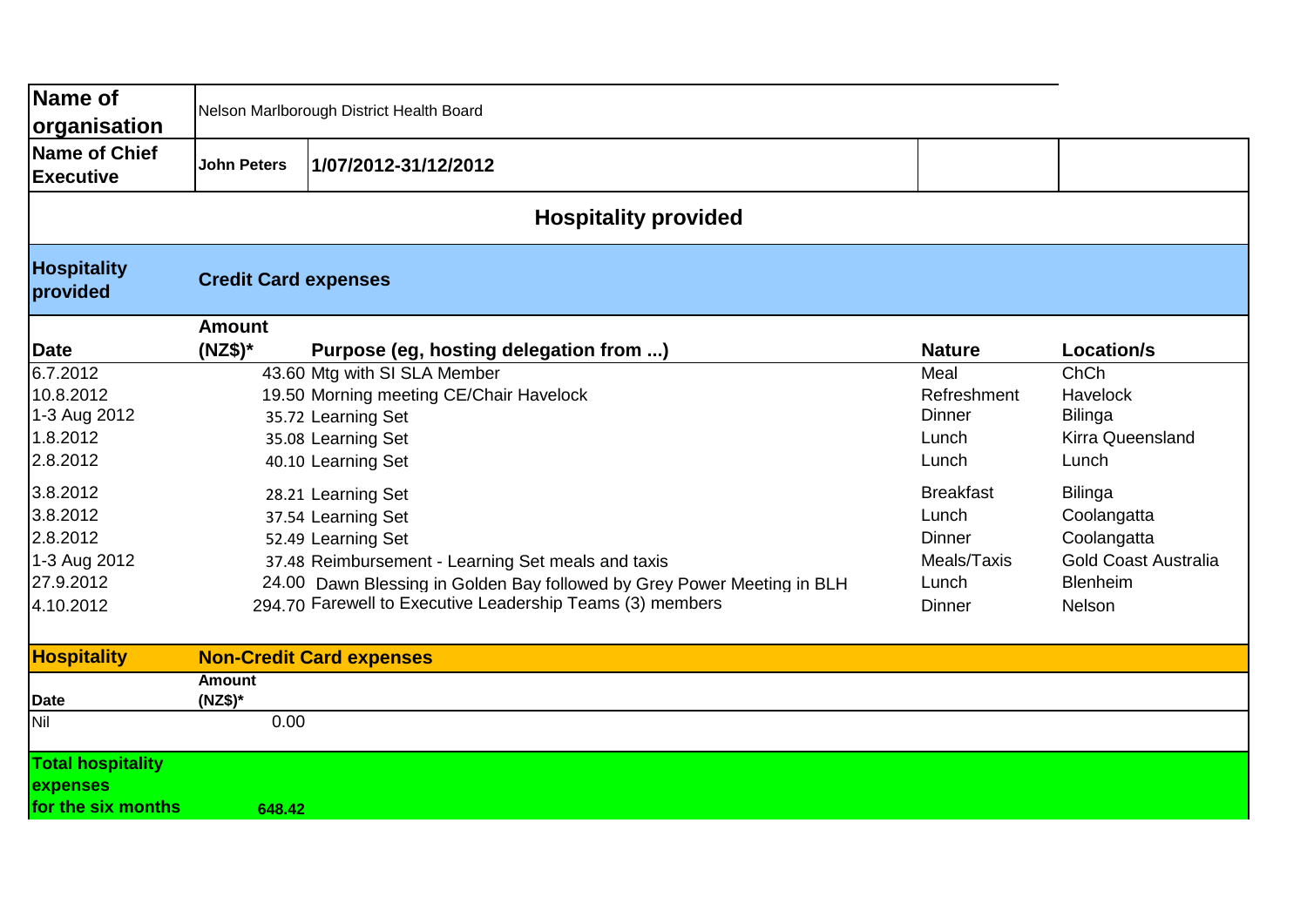| Name of                                                                                                                                                            |                                          |                                 |                               |                      |  |
|--------------------------------------------------------------------------------------------------------------------------------------------------------------------|------------------------------------------|---------------------------------|-------------------------------|----------------------|--|
|                                                                                                                                                                    |                                          |                                 |                               |                      |  |
| organisation                                                                                                                                                       | Nelson Marlborough District Health Board |                                 |                               |                      |  |
| <b>Name of Chief</b>                                                                                                                                               | <b>John Peters</b>                       | <b>Disclosure period</b>        |                               |                      |  |
| <b>Executive</b>                                                                                                                                                   |                                          |                                 | 1 July-31 December 2012       |                      |  |
|                                                                                                                                                                    |                                          | Gifts and hospitality*          |                               |                      |  |
| <b>Gifts</b>                                                                                                                                                       |                                          |                                 |                               |                      |  |
| <b>Date</b>                                                                                                                                                        | <b>Description</b>                       | Offered by                      | <b>Estimated value (NZ\$)</b> |                      |  |
| 21/12/2012 Coasters                                                                                                                                                |                                          | <b>Maori Health Providers</b>   |                               | \$20.00 CE farewell  |  |
|                                                                                                                                                                    | <b>Wooden Maori talking</b>              |                                 |                               |                      |  |
| 21/12/2012 stick                                                                                                                                                   |                                          | <b>Iwi Health Board</b>         |                               | \$50.00 CE farewell  |  |
|                                                                                                                                                                    | 21/12/2012 Glass bowl                    | <b>Board and staff of NMDHB</b> |                               | \$200.00 CE farewell |  |
|                                                                                                                                                                    |                                          |                                 |                               |                      |  |
| <b>Hospitality</b>                                                                                                                                                 |                                          |                                 |                               |                      |  |
| <b>Date</b>                                                                                                                                                        | <b>Description</b>                       | Offered by                      | <b>Estimated value (NZ\$)</b> |                      |  |
| <b>Nil</b>                                                                                                                                                         |                                          |                                 | \$0.00                        |                      |  |
|                                                                                                                                                                    |                                          |                                 |                               |                      |  |
|                                                                                                                                                                    |                                          |                                 |                               |                      |  |
|                                                                                                                                                                    |                                          |                                 |                               |                      |  |
|                                                                                                                                                                    |                                          |                                 |                               |                      |  |
|                                                                                                                                                                    |                                          |                                 |                               |                      |  |
| include items such as meals, tickets to events, gifts from overseas counterparts,<br>travel or accomodation (including that accepted by immediate family members). |                                          |                                 |                               |                      |  |
|                                                                                                                                                                    |                                          |                                 |                               |                      |  |
| <b>Total hospitality and</b>                                                                                                                                       |                                          |                                 |                               |                      |  |
| gifts received                                                                                                                                                     |                                          |                                 |                               |                      |  |
| for the six months                                                                                                                                                 |                                          |                                 | \$270.00                      |                      |  |
|                                                                                                                                                                    |                                          |                                 |                               |                      |  |
|                                                                                                                                                                    |                                          |                                 |                               |                      |  |
|                                                                                                                                                                    |                                          |                                 |                               |                      |  |
|                                                                                                                                                                    |                                          |                                 |                               |                      |  |